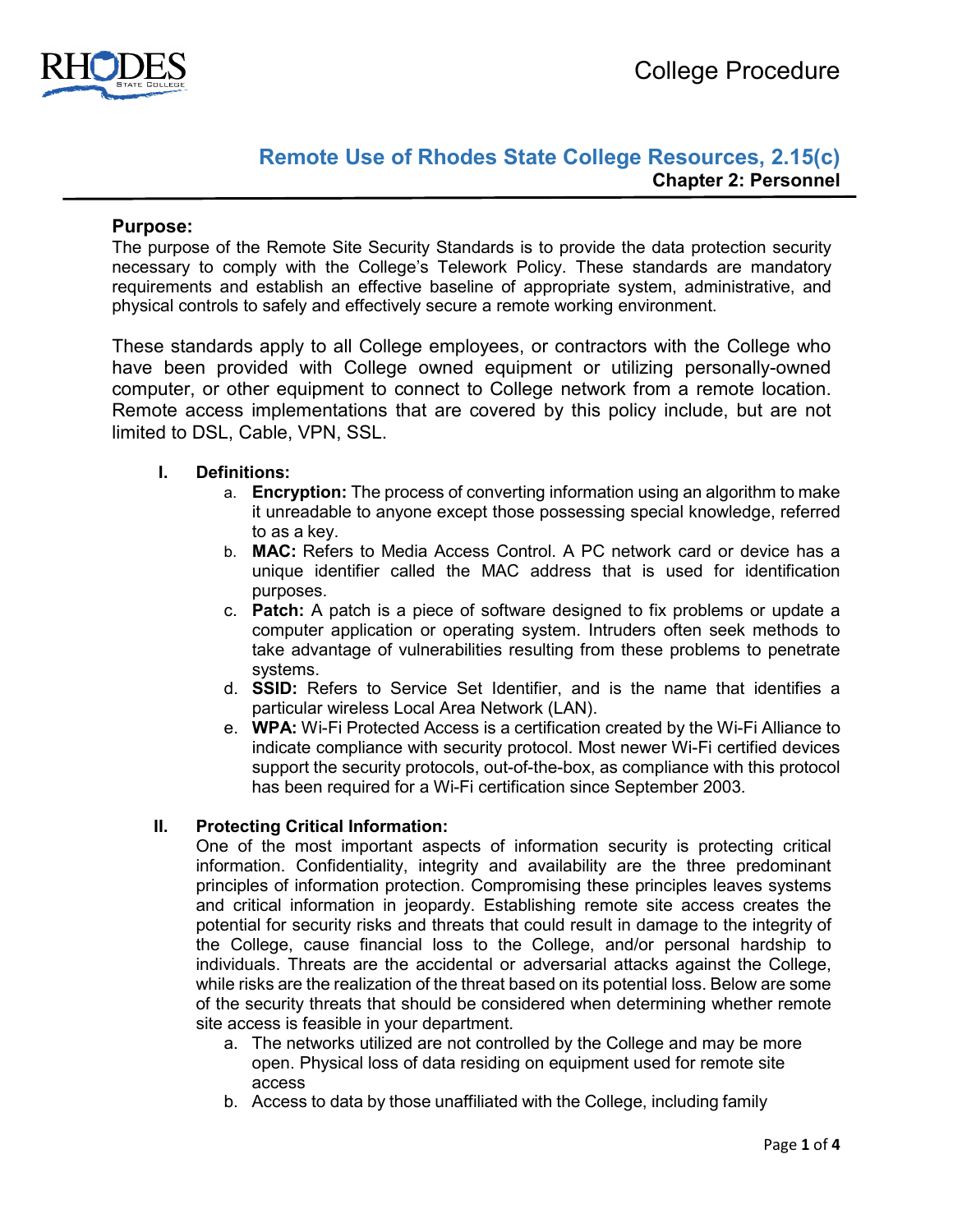

members, on shared devices in a household

- c. Disgruntled users or employees who abuse the privilege of remote site access to acquire or steal College data
- d. Intercepted or stolen data transmitted over an insecure network
- e. Home devices may be subject to E-Discovery requests

#### **III. Standards for Operating from a Remote Work Environment:**

- a. Operating Environment:
	- i. All employee computers connected to the College's network via remote site access technologies must use current/up to date anti-virus software to ensure that their computer is protected from hackers and malware. All employee computers connected to the College network via remote site access technologies should employ a software or hardware based firewall.
	- ii. All equipment should utilize operating systems and software that are currently supported by a legitimate vendor (i.e., Microsoft, Apple, Adobe, etc.).
	- iii. All employee computers connected to the College network must automatically or manually apply all necessary Operating System (OS) and application security updates or "patches" and keep the equipment up to date.
	- iv. As a rule, users may not store any College restricted data on their personally owned devices. Restricted data includes data that the College is required to protect under regulatory or legal requirements. Examples include student or employee identifiable information (i.e., name, SSN, birth date, home address, etc.), medical records, legal records, student records, police records, and credit card information. Restricted data needs to be protected at the same level as required on campus.
	- v. The wireless (wi-fi) preferences/settings for your computer and portable devices must not be set up to auto-connect to any wireless network they detect. Auto-connecting to unknown networks could put your computer and data at risk.
	- vi. The employee is responsible for ensuring that family members do not violate any College policies, do not perform illegal activities, and do not use the access for outside business interest. The employee bears responsibility for the consequences should the access be misused.
	- vii. A minimum internet bandwidth requirement for remote access is 3MB. The equipment and service required to achieve this recommendation are the responsibility of the employee.
	- viii. Secure remote access must be strictly controlled. Control will be enforced via multi factor authentication or public/private keys with strong pass-phrases.
	- ix. Employees and contractors with remote access privileges must ensure that their College owned or personal computer, which is remotely connected to Rhodes State's corporate network, is not connected to any other network at the same time, with the exception of personal networks that are under the complete control of the user.
	- x. Reconfiguration of a home user's equipment for the purpose of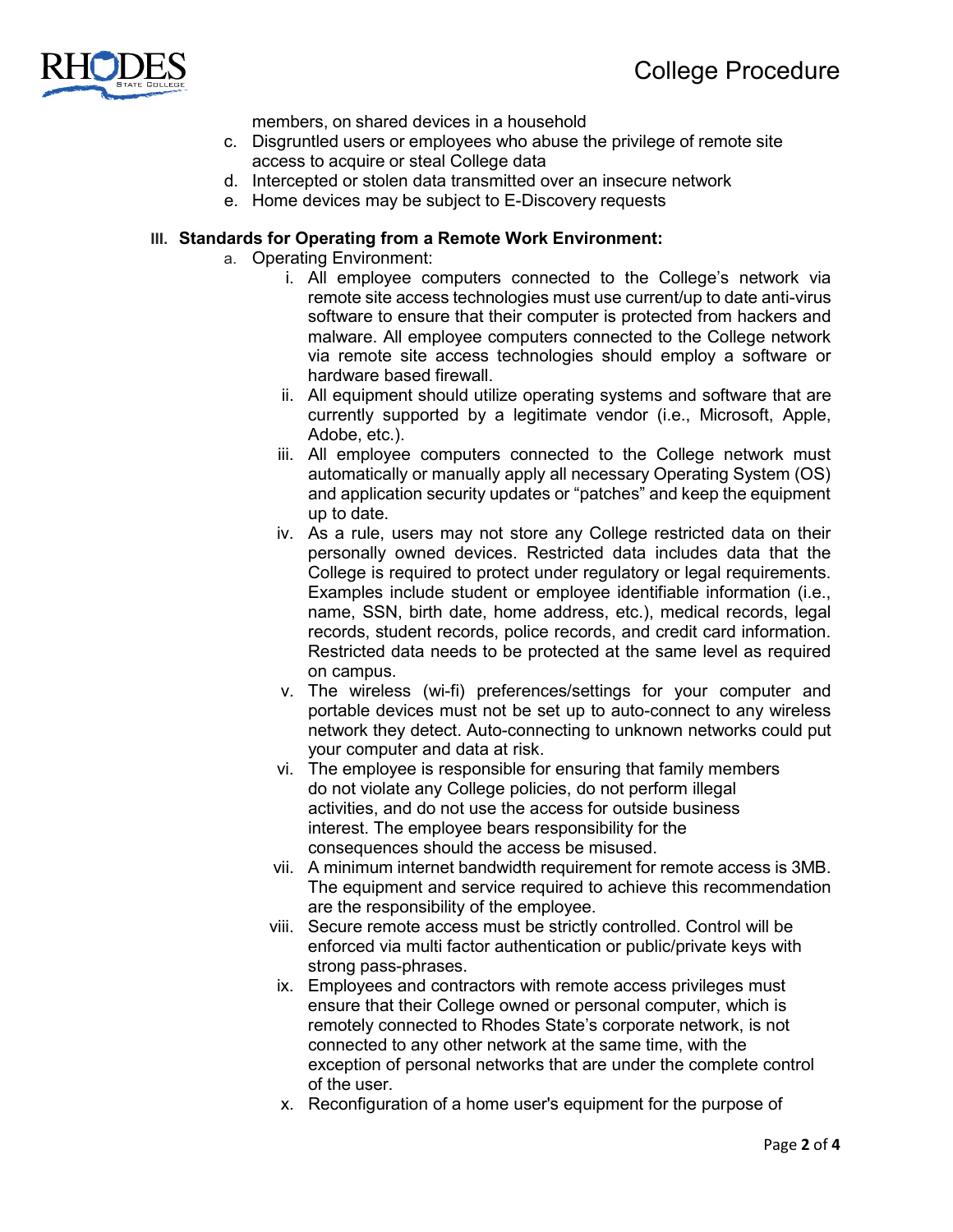

split-tunneling or dual homing is not permitted at any time.

- xi. Organizations or individuals who wish to implement nonstandard remote access solutions to the College's network must have approval from Rhodes State's IT department.
- b. Home Wireless Networks:

Home wireless networks are easy to set up and are often times provided by Internet Service providers. While they are extremely convenient to use, an insecure wireless environment opens up several risks that need to be addressed.

- i. A person that is in close proximity to your home can use your Internet connection.
- ii. A person that is in close proximity to your home may be able to access your computer.
- iii. Information sent over the wireless connection can be stolen.
- c. Mitigating Risks

In order to help mitigate risks associated with home wireless networks used for remote site access, the following wireless home networking configurations must be implemented.

- i. Wi-Fi Protected Access (WPA) encryption should be enabled
- ii. The default Service Set Identifier (SSID) or the name of the Wi-Fi connection for your wireless router should be changed.
- iii. The default Administrator Passwords and Usernames for your wireless router should be changed.
- iv. Media Access Controls (MAC) filtering should be utilized
- d. Physical Security
	- i. Hardware, software and data destruction of restricted materials must be done securely and disposed of at the termination of business need, and in conjunction with the College data disposal policy. Remote working arrangements should be equipped to facilitate this activity (shredder).
	- ii. Files must be backed up and tested on a regular schedule, and stored in a secured location.
	- iii. Employees and units are responsible for security breaches involving NPPI (non-public personal information). The measures described will help reduce the number of security breaches and limit the cost, time, and negative publicity associated with such breaches.

# **Related Policies or Procedures:**

Telework Policy 2.15 Telework Procedure 2.15(a) Supervisor Guidelines for Implementing Telework Policy Procedure 2.15(b) Telework Agreement Form Telework Feasibility Assessment

# **History:**

|                 | Date:      | Reason:             |
|-----------------|------------|---------------------|
| lssued:         | 04/21/2022 | Original Issue Date |
| <b>Revised:</b> | MM/DD/YY   |                     |